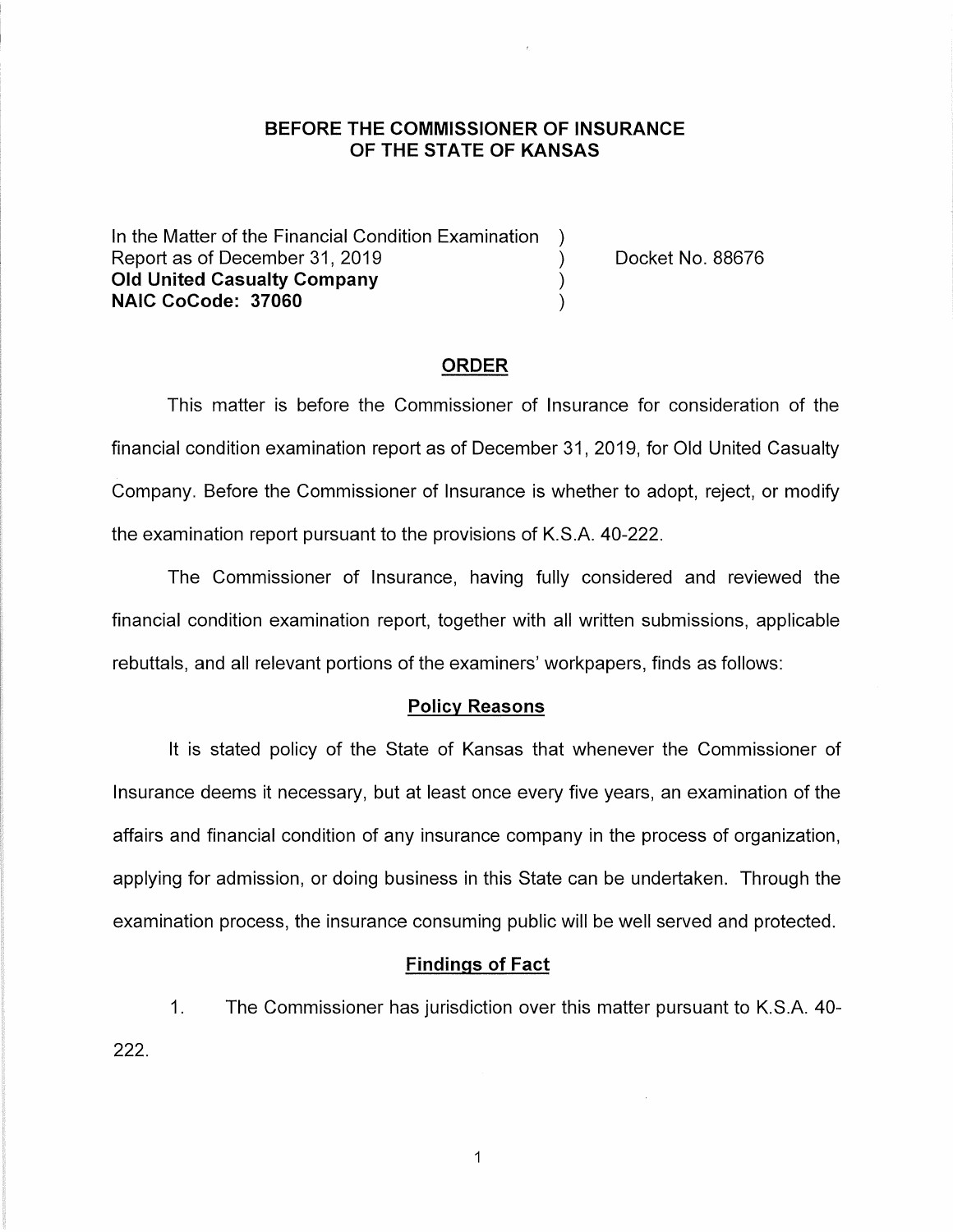2. An examination of Old United Casualty Company was undertaken by the Kansas Insurance Department and was completed on March 22, 2021.

3. On March 23, 2021, the examiner-in-charge tendered and filed with the Kansas Insurance Department a verified written report of the examination within thirty (30) days following completion of the examination.

4. Following receipt of the verified report, the Kansas Insurance Department transmitted the report to Old United Casualty Company on May 14, 2021, with a duly executed notice advising the company of its opportunity to prepare and submit to the Kansas Insurance Department a written submission or rebuttal with respect to any and all matters contained in the report. Old United Casualty Company was further advised that any written submission or rebuttal needed to be filed with the Kansas Insurance Department no later than fifteen ( 15) days after receipt of the verified report.

5. On May 19, 2021, Old United Casualty Company filed a written submission that contained one minor edit.

6. Within thirty (30) days of the end of the time period allowed for written submission or rebuttal, the Commissioner of Insurance fully reviewed the report, together with all written submissions and rebuttals provided Old United Casualty Company. The Commissioner of Insurance further reviewed all relevant workpapers.

7. No other written submissions or rebuttals were submitted by Old United Casualty Company.

## **Conclusion of Law**

8. K.S.A. 40-222(k)(2) provides:

"Within 30 days of the end of the period allowed for the receipt of written submissions or rebuttals, the commissioner shall fully consider and review

2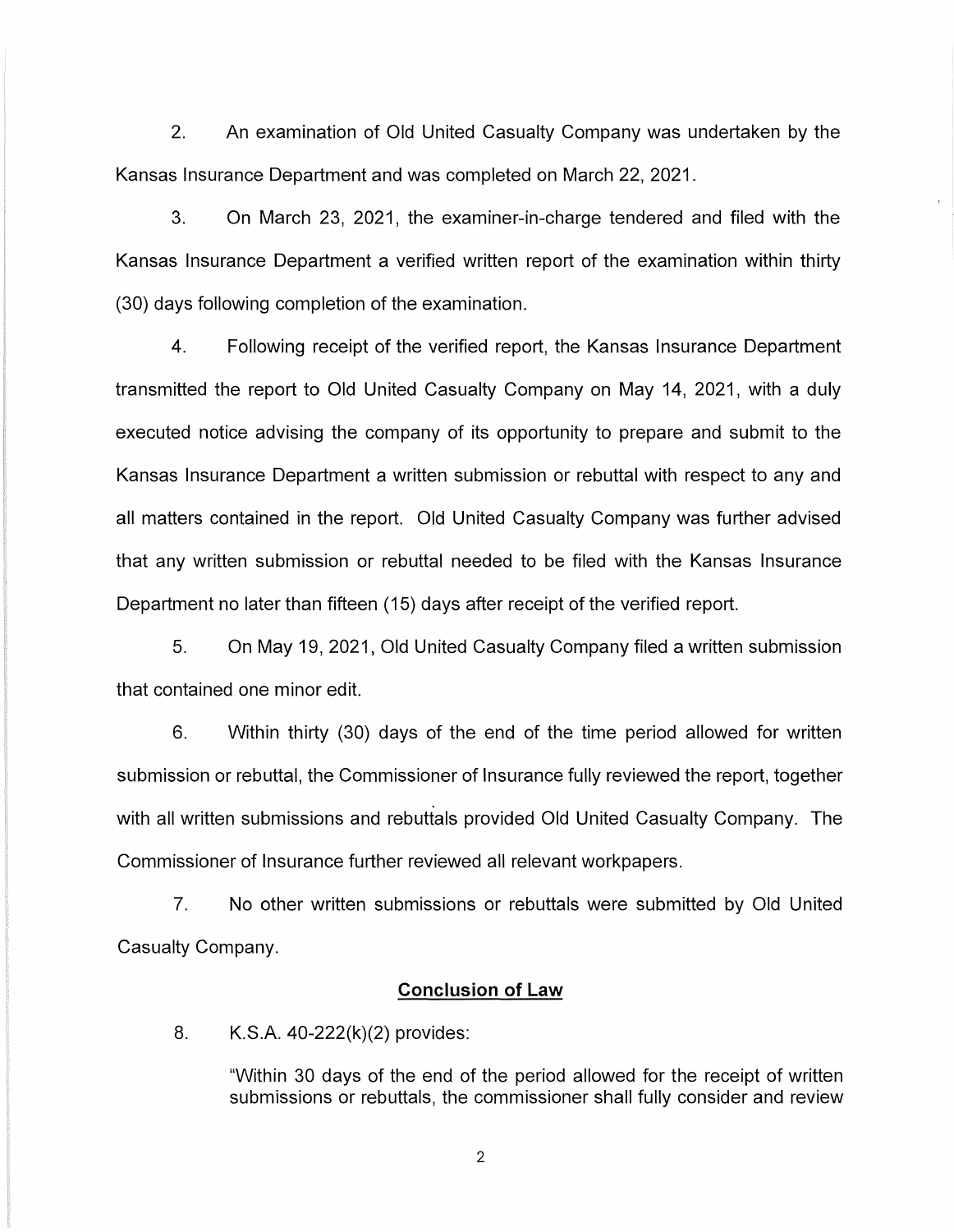the report, together with any written submissions or rebuttals and any relevant portions of the examiners workpapers and enter an order:

- (A) Adopting the examination report as filed or with modification or corrections. If the examination report reveals that the company is operating in violation of any law, regulation or prior order of the commissioner, the commissioner may order the company to take any action the commissioner considers necessary and appropriate to cure such violations; or
- (B) rejecting the examination report with directions to the examiners to reopen the examination for purposes of obtaining additional data, documentation or information, and refiling pursuant to subsection (k); or
- (C) call and conduct a fact-finding hearing in accordance with K.S.A. 40-281 and amendments thereto for purposes of obtaining additional documentation, data, information and testimony."

9. Based upon the Findings of Fact enumerated in paragraphs #1 through #7

above, the financial condition examination report as of December 31, 2019, of Old United

Casualty Company should be adopted.

10. Old United Casualty Company hereby waives any and all rights to further

administrative adjudication or review of this matter, including any and all rights conferred

upon it under K.S.A. 40-222; K.S.A. 77-501, et seq.; and K.S.A. 77-601, et seq.

11. This Order constitutes the Final Order in this matter.

# **IT IS THEREFORE, BY THE COMMISSIONER OF INSURANCE, ORDERED THAT:**

1. The financial condition examination report as of December 31, 2019, of the Old United Casualty Company, is adopted.

2. The Commissioner of Insurance retains jurisdiction over this matter to issue any and all further Orders deemed appropriate or to take such further action necessary to dispose of this matter.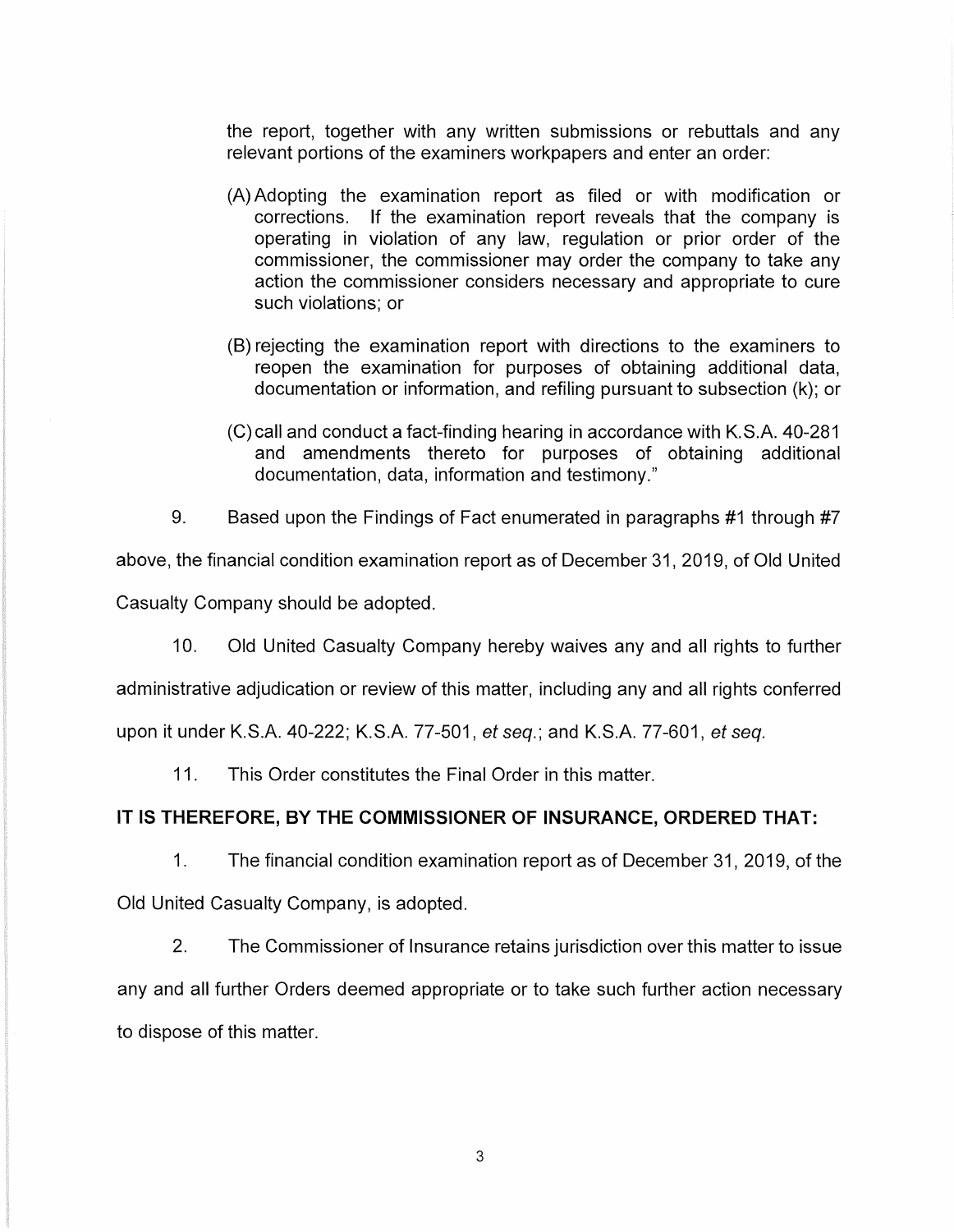3. Within 30 days of the issuance of the adopted report, the company shall file affidavits executed by each of its directors stating under oath that they have received a copy of the adopted report and related orders.

4. The Commissioner of Insurance shall hold the content of the examination report as private and confidential information for a period of 30 days. Thereafter, the commissioner may open the report for public inspection so long as no court of competent jurisdiction has stayed its publication.

**IT IS SO ORDERED THIS**  $14\%$  **DAY OF**  $\sqrt{10}$  **2021, IN THE CITY OF TOPEKA, COUNTY OF SHAWNEE, STATE OF KANSAS.** 



homedt

Schmidt Commissioner of Insurance

Approved by the Kansas Insurance Department Legal Division

Paige Blevins Lead Regulatory Counsel